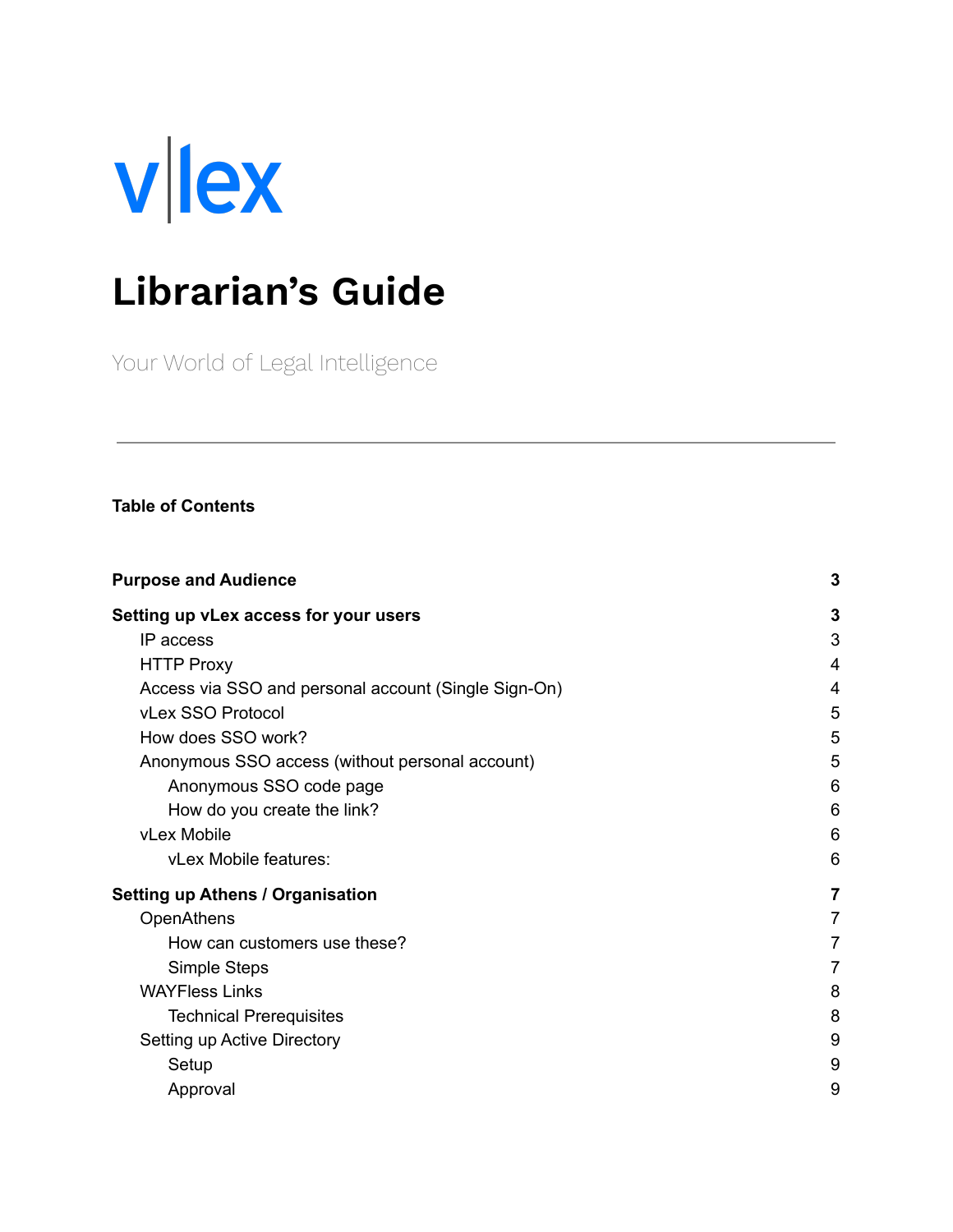# vlex

| <b>Helping users find vLex content</b>                   | 10 |
|----------------------------------------------------------|----|
| <b>MARC 21 Records</b>                                   | 10 |
| How can I download the vLex catalogue in MARC 21 format? | 10 |
| <b>Federated Search Solutions</b>                        | 10 |
| <b>ExLibris SFX integration</b>                          | 10 |
| What should I do to link vLex to ExLibris SFX?           | 11 |
| MetaLib Integration                                      | 11 |
| <b>EBSCO Discover Service integration</b>                | 11 |
| vLex Chrome extension                                    | 11 |
| How to Install                                           | 11 |
| How to Use                                               | 12 |
| Linking to vLex content                                  | 12 |
| Creating an SFX button on vLex                           | 12 |
| Example                                                  | 12 |
| Citing vLex content                                      | 13 |
| RefWorks integration                                     | 13 |
| How does it work?                                        | 13 |
| EndNote integration                                      | 14 |
| How does it work?                                        | 14 |
| <b>Monitoring vLex usage</b>                             | 15 |
| <b>COUNTER Statistics</b>                                | 15 |
| How to access COUNTER statistics?                        | 15 |
| Description of COUNTER reports                           | 15 |
| <b>SUSHI</b>                                             | 16 |
| <b>Getting Help</b>                                      | 16 |
| Training                                                 | 16 |
| <b>Help Centre</b>                                       | 16 |
| <b>Contacting Support</b>                                | 16 |
| List of integrations and applications                    | 17 |
| <b>RefWorks</b>                                          | 17 |
| MARC 21                                                  | 17 |
| <b>COUNTER</b>                                           | 17 |
| EZproxy                                                  | 18 |
| <b>Dropbox</b>                                           | 18 |
| Microsoft OneDrive                                       | 18 |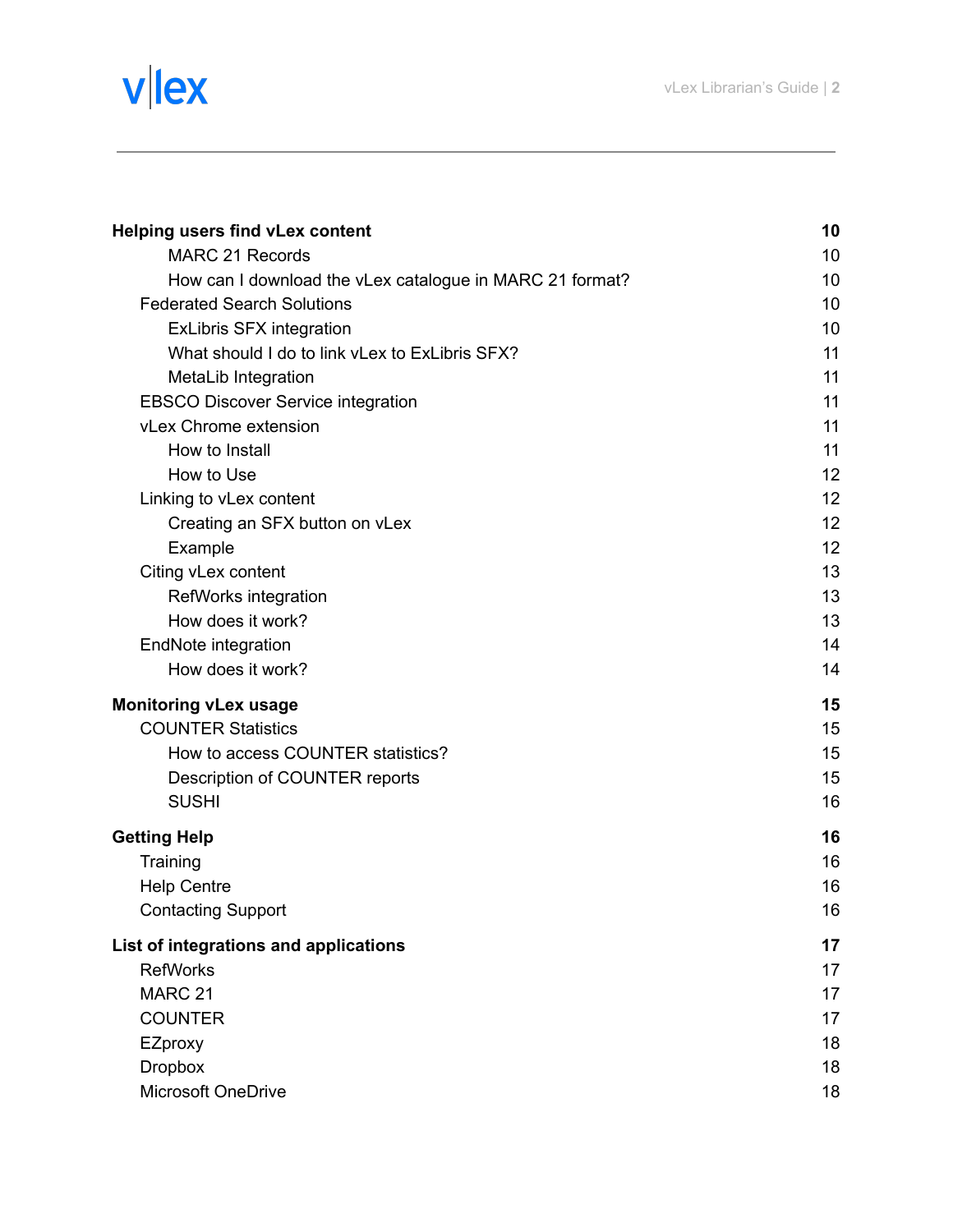# llex

| <b>Chrome Extension</b>     | 18 |
|-----------------------------|----|
| <b>ExLibris SFX</b>         | 19 |
| EndNote                     | 19 |
| <b>EBSCO</b>                | 19 |
| <b>SSO Options</b>          | 19 |
| GraphQL API                 | 19 |
| <b>Legal Search Connect</b> | 20 |
| <b>Help for librarians</b>  | 20 |

# <span id="page-2-0"></span>**Purpose and Audience**

The purpose of this document is to give librarians the ability to get the most value out of their vLex subscription. The main topics covered are:

- setting up the best authentication solution for your needs.
- linking vLex to existing library systems.
- monitoring usage and training your users.

This guide does not cover the use of vLex.com from the point of view of the end-user. Please refer to the Help Centre for end-user documentation and training.

# <span id="page-2-1"></span>**Setting up vLex access for your users**

### <span id="page-2-2"></span>IP access

IP access is a simple and quick way for subscribers with Academic, Government or Corporate accounts to provide access to their users. The Account Administrator should contact customer service at support@vlex.com and indicate the list or range of IPs that you want to activate.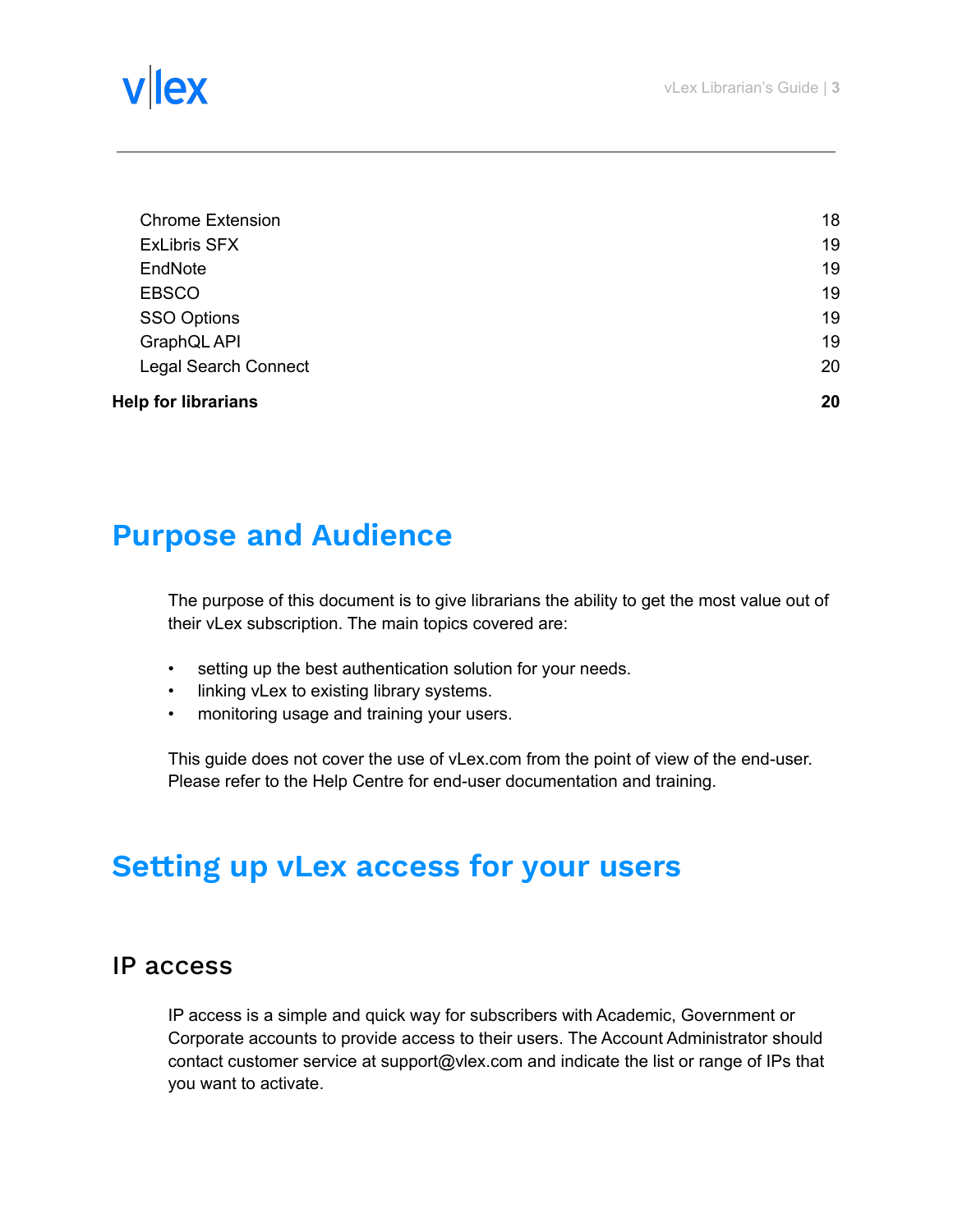

Once the link is activated, access is never personalised. Users can create a personal corporate account or log in (if the user had previously created an account) to the vLex platform and access personalised features.

# <span id="page-3-0"></span>HTTP Proxy

HTTP Proxy access is available for vLex subscribers with Academic, Government or Corporate accounts who own and maintain an HTTP proxy server. It is not available for Open (free) or Professional accounts. The Account Administrator should contact customer service at support academic@vlex.com and indicate the list or range of proxy IPs that you would like to activate.

Once our IT team has completed the implementation we will provide you with a URL address that you must use to access the service.

The supported proxy implementations are:

- EZProxy
- WAM proxy

Proxy access is always non-personalised (anonymous). The user can create a personal corporate account or log in (if the user had previously created an account) to the vLex platform and access personalised features.

# <span id="page-3-1"></span>Access via SSO and personal account (Single Sign-On)

Single Sign-On (SSO) and personal account is an authentication option that offers the best experience for clients with Academic, Governmental or Corporate accounts:

• Users can access vLex from any device, in any location, with no IP restrictions and without the need to remember an additional username or password.

• Each user benefits from a personal vLex account (personal corporate account) and can use all personalised features such as creating alerts and notes, following SmartTopics, documents and resources, customising news, creating personal folders or reviewing search history.

• As an Account Administrator, you have access to complete statistics including the number of users using vLex and the frequency of their individual use.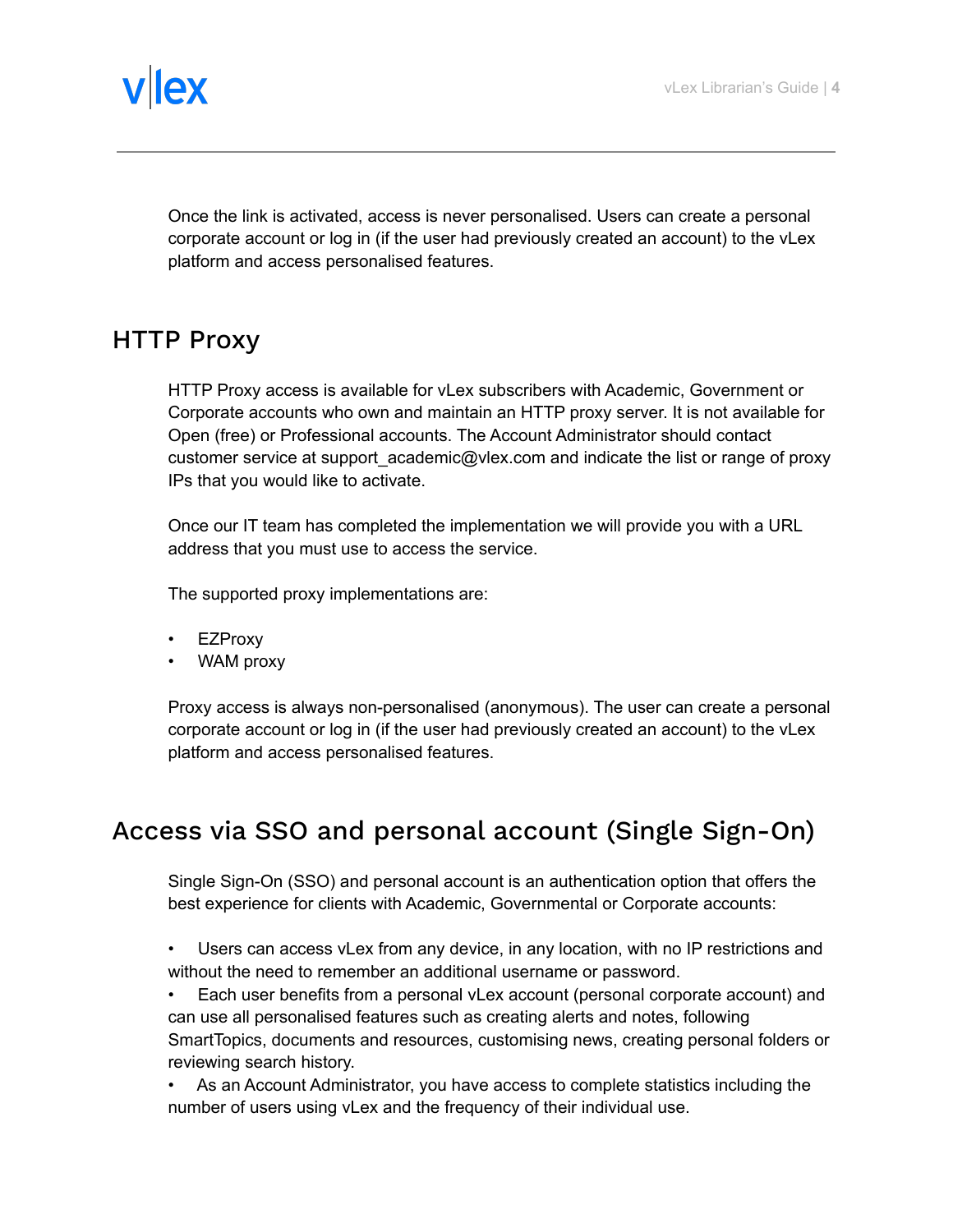

vLex provides several SSO implementations:

- Shibboleth
- SAML
- LTI

# <span id="page-4-0"></span>vLex SSO Protocol

The vLex SSO Protocol is the simplest way to provide a Single Sign-On experience. Your IT team will install a code page in a private area of your website, and users who go to that page will be redirected to vLex, where they are already authenticated.

# <span id="page-4-1"></span>How does SSO work?

When the user enters vLex via SSO, vLex first checks that the user is correctly authenticated. If they are:

- If there is an account in vLex with that email address, the user will log in to that account.
- If there is no user with that email address, a new personal corporate account will be created and the users will log in to that new account.

# <span id="page-4-2"></span>Anonymous SSO access (without personal account)

To enable anonymous SSO access, our IT team can provide you with the following information:

• "Authentication Token": This is a code between vLex and your organisation that must be copied into the SSO code, and included in your website. It is important to not give any third-party access to this information. If you regenerate this code, you must also update the code on your website.

• "Account ID": You should copy your vLex Account ID into the SSO code of your website.

Now your IT team needs to copy the SSO code on your web page.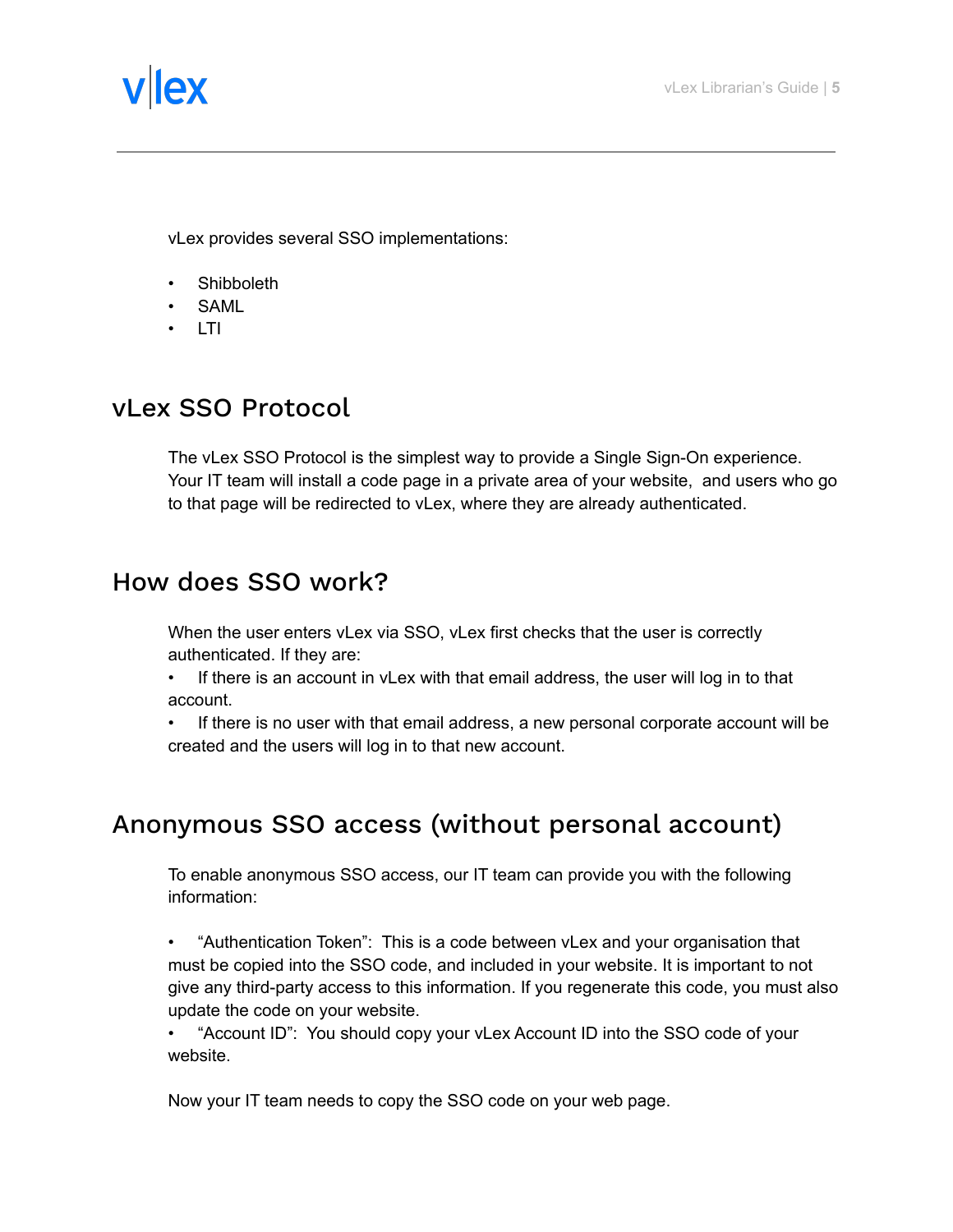

### <span id="page-5-0"></span>Anonymous SSO code page

Your IT team needs to create a page on your private server that verifies that a user is correctly logged in and, if so, perform an HTTP redirect to the authenticated link.

### <span id="page-5-1"></span>How do you create the link?

vLex provides a sample code for this link so that you do not need to program it. The code is available in several programming languages (C, Phyton, Ruby, PHP, ASP, ASP.NET) and is available at https://github.com/vlex/remote\_auth with a public domain license.

However, if you would like to program it yourself, full instructions are available at https://kb.vlex.com/en/knowledge-base/anonymous-sso-access-without-personal-accoun t/

# <span id="page-5-2"></span>vLex Mobile

vLex works on any browser or device including desktops, tablets and mobile phones. But in order to offer an even better user experience for users on mobile phones, vLex offers vLex Mobile, a native application for iOS and Android.

On vLex Mobile, you will be able to see all of the content that is available in your subscription.

Access to documents outside of your subscription is still available through the use of vLex credits, a credits balance associated with your account.

### <span id="page-5-3"></span>vLex Mobile features:

• Personalised news, based on your SmartTopics: Don't miss out on any legislative changes and save time with SmartTopics. View, in real-time, the most relevant documents from a particular legal concept on your smartphone or tablet.

• Simple universal search feature: Have the power of the vLex search engine on your mobile device. Go to "Search" and enter the terms you are looking for. View SmartTopics, featured documents, popular terms, sources, etc.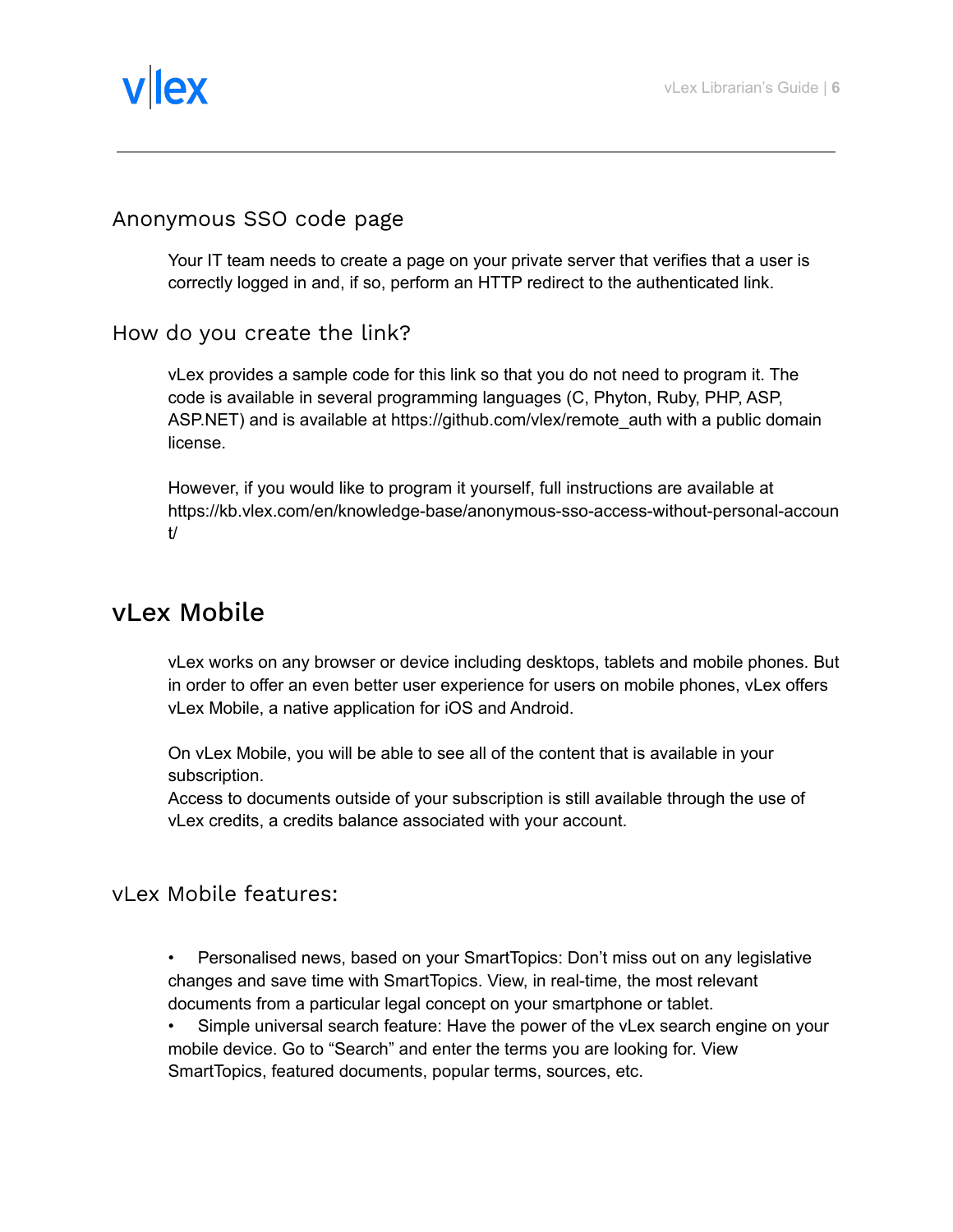

• View all of the vLex content available in your subscription, or via open access, including links.

# <span id="page-6-0"></span>**Setting up Athens / Organisation**

Setting up Athens / Organisation ("Shibboleth") login allows users to sign in with the following mechanisms:

- Your Institution (often referred to as Shibboleth)
- This allows users to sign in with their university or library credentials

### <span id="page-6-1"></span>OpenAthens

This allows users to sign in with the username and password for an OpenAthens account that they may use for many different resources. These options are normally relevant for academic users and may be referred to as federated login or SSO.

#### <span id="page-6-2"></span>How can customers use these?

These sign-in mechanisms need to be set up for each account before they can be used, which allows the vLex team to attach a customer's OpenAthens or Institution account to a vLex account.

### <span id="page-6-3"></span>Simple Steps

The customer needs to provide vLex with the scope for their institution. This is something that their library team or IT will know. The scope will probably look like a domain name for the university e.g. *brighton.ac.uk*

Your Institution (not OpenAthens) customers should also provide vLex with their institution's Entity ID. The entity ID will probably look like a URL e.g. *https://idp.bsms.ac.uk/shibboleth*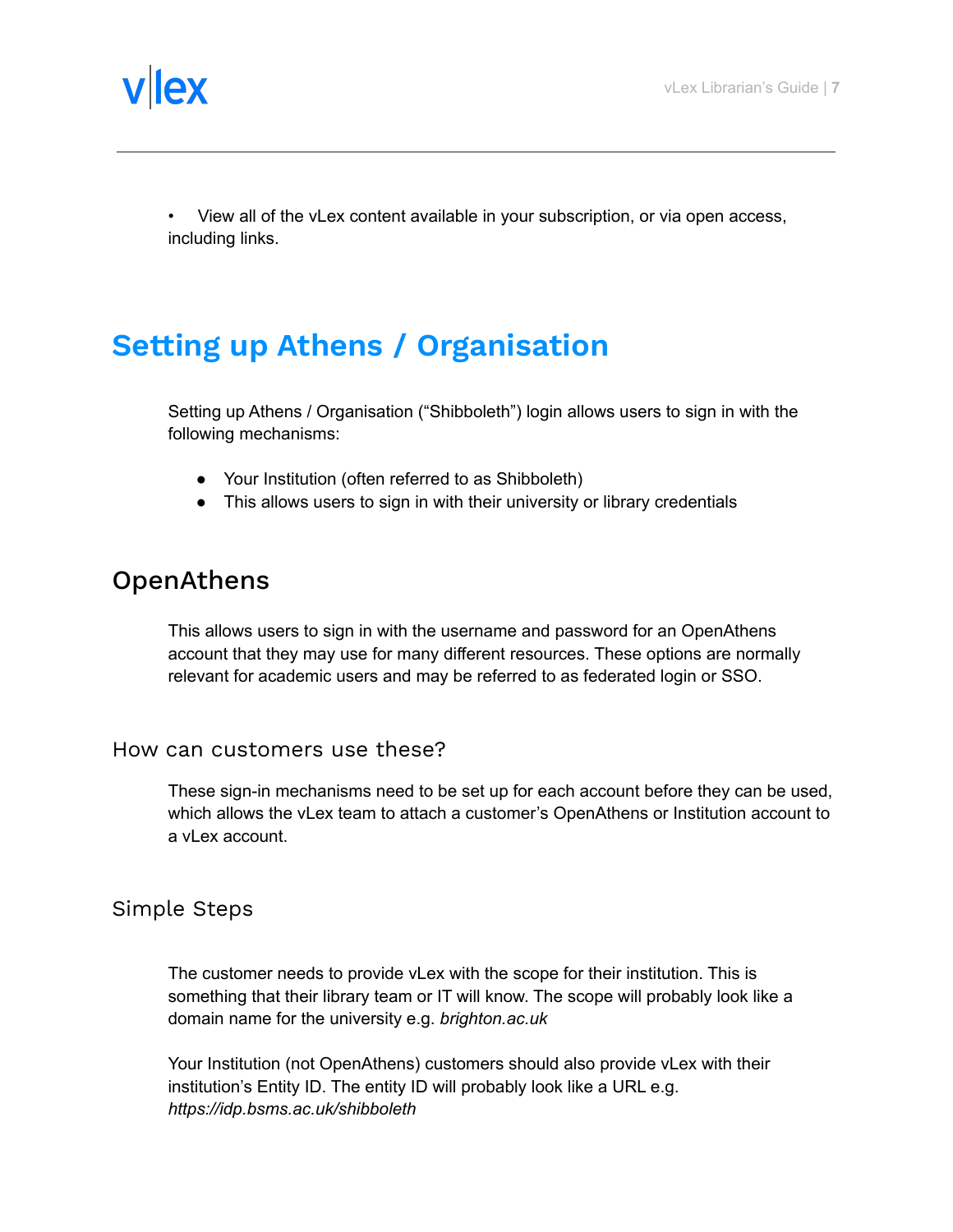

Please send this information, alongside the vLex ID or a link to the ERP account to engineering@vlex.com, so a direct ticket is opened with the IT support account.

## <span id="page-7-0"></span>WAYFless Links

A popular feature with users is "Wayfless" login - this is a URL that shortcuts selecting Institution from the login screen and then picking your institution from the Athens Wayfinder:

The link to be shared with the customer is in this format:

https://login.vlex.com/?wayfless=1&entity={their entity ID}, e.g.

https://login.vlex.com/?wayfless=1&entity=https://idp.nuigalway.ie/shibboleth

<span id="page-7-1"></span>Technical Prerequisites

Many universities will already have this in place, but please do check first.

- The university or organisation will need to have set up and configured their own Identity Provider (IdP) software - the most common implementation is Shibboleth.
- The IdP will need to be registered in an "access management federation", the most common being the OpenAthens federation (OAFed) or the UK Access Management Federation (UK Fed). Most universities already have this in place.
- Their IdP needs to be configured to release an "attribute" called **eduPersonScopedAffiliation** which allows our system to uniquely identify their organisation.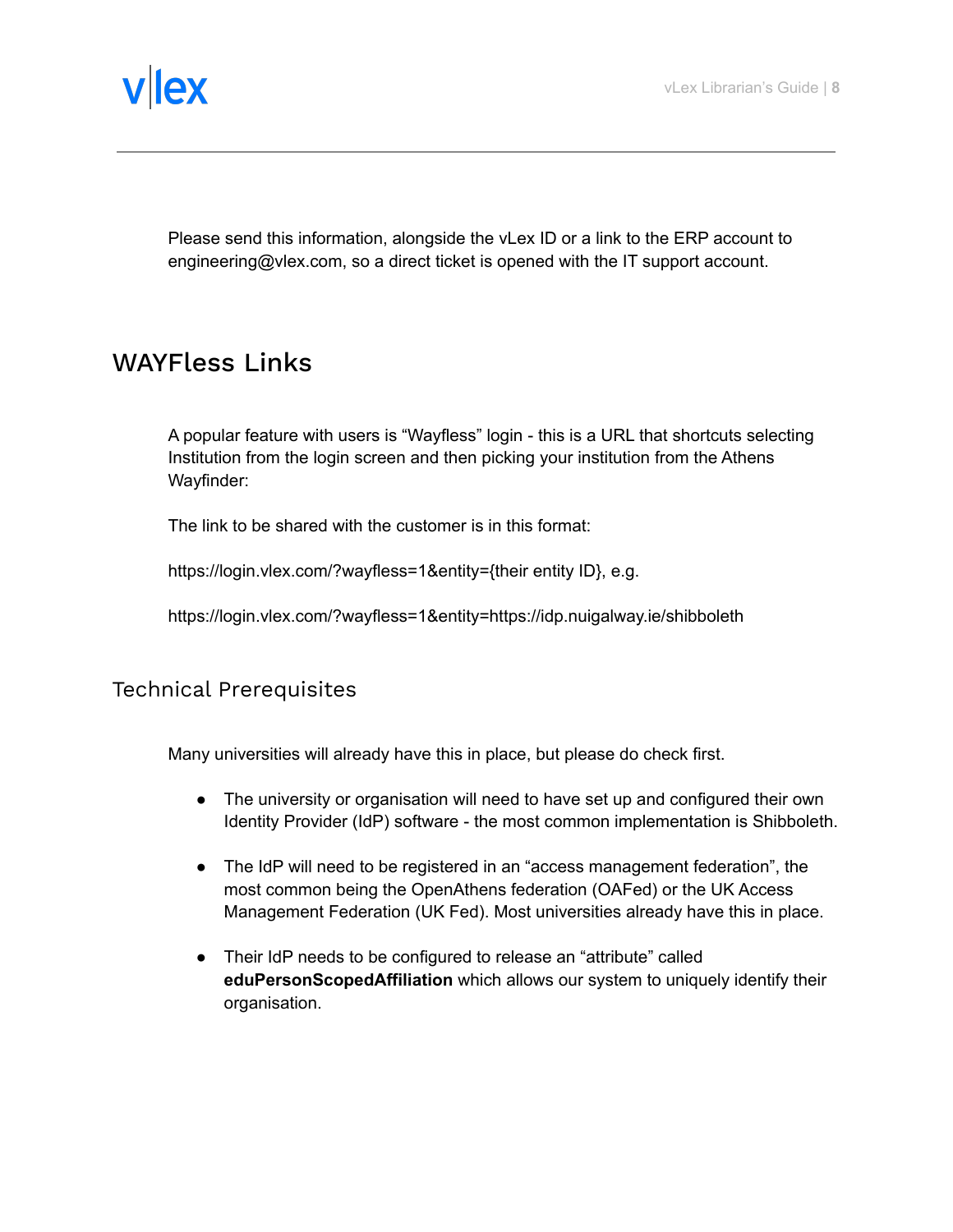

# <span id="page-8-0"></span>Setting up Active Directory

### <span id="page-8-1"></span>Setup

You will need to tell a member of the vLex support team that you want your users to be able to log in with Active Directory. We need to know the email domain(s) of your users so that we can connect your vLex account to your Microsoft Active Directory.

### <span id="page-8-2"></span>Approval

Depending on your organisation, a user with the right permissions in your Active Directory may need to approve the vLex application. The easiest way to do this is for them to sign in, and they will only need to do it one time.

They can do this either from the login screen at https://login.vlex.com (selecting Active Directory) or using this link https://login.vlex.com/session/auth/active-directory.

You will see a screen like this that asks you to approve the application. Clicking Accept will allow you to access vLex and also make the application visible in Azure AD.

When this step has been completed, all users in your AD will have access to vLex. You optionally configure which users have access in the Microsoft Azure AD portal under Enterprise Applications. You will find one called vLex.

From that point on only users that have been allowed to access this application in the portal will be able to sign in to vLex.

You can find more information on configuring the application in the Microsoft portal here:

https://docs.microsoft.com/en-us/azure/active-directory/develop/howto-restrict-your-app-t o-a-set-of-users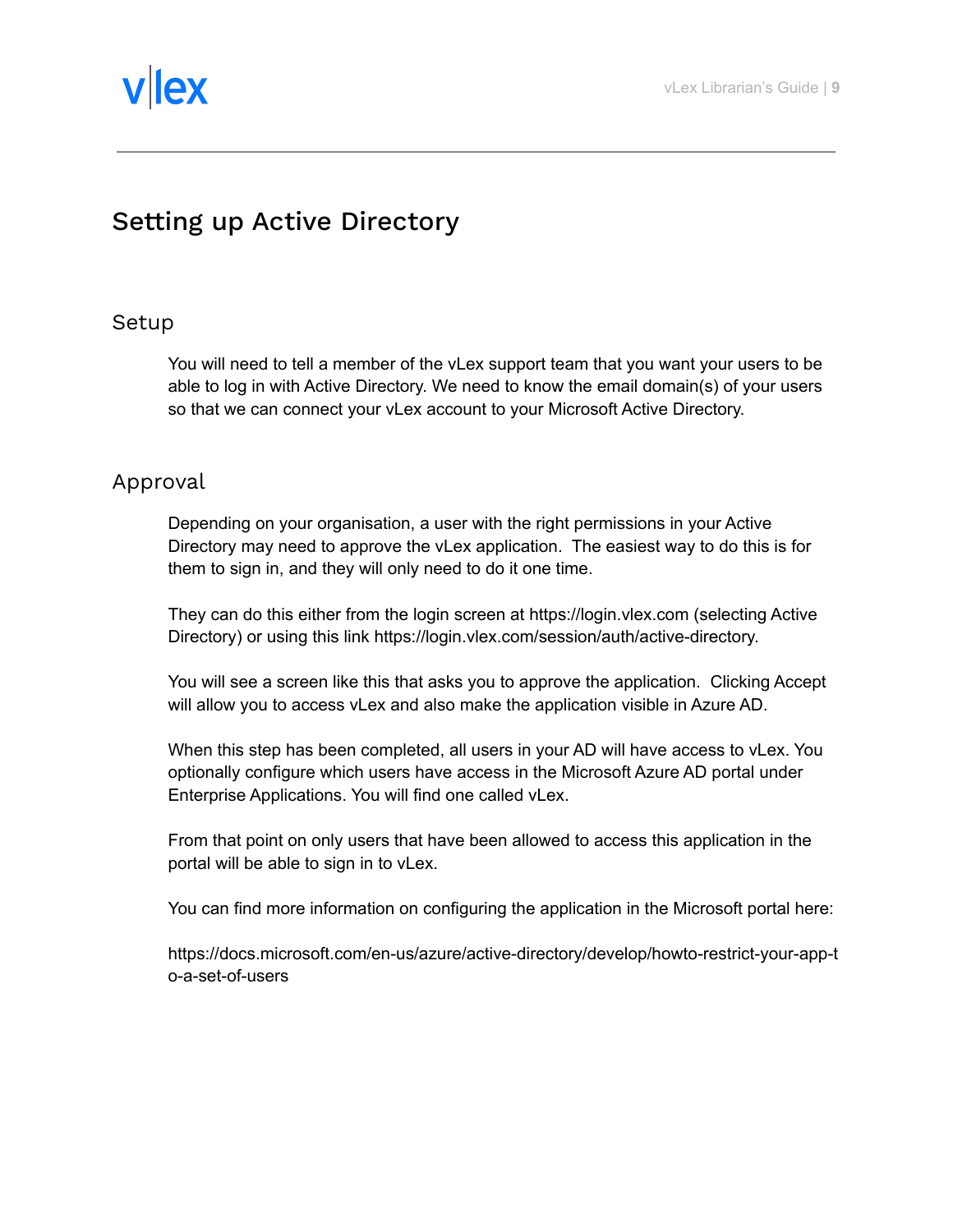

# <span id="page-9-0"></span>**Helping users find vLex content**

Loading records to your organisation catalogue:

#### <span id="page-9-1"></span>MARC 21 Records

MARC 21 is a standard for the exchange of information that allows for the structuring and identifying of data in such a way that it can be recognised and manipulated by a computer.

At vLex we have all of the sources in our database catalogued in MARC 21, so they can directly be incorporated into library catalogues. Having all of the documents incorporated into a library catalogue makes it easier for users to find the content they are looking for.

### <span id="page-9-2"></span>How can I download the vLex catalogue in MARC 21 format?

Go to https://vlex.com/librarians-center/ to download a single file with the MARC doctrine records in the MARC 21 format (.mrc) from the Librarian Centre. To download the MARC records from a particular source, you can use the direct links included on the Librarian Centre.

### <span id="page-9-3"></span>Federated Search Solutions

<span id="page-9-4"></span>ExLibris SFX integration

With SFX, a user interested in a particular document that is cited in a database can:

- Immediately see if the document is available electronically and link directly to the full text.
- Locate it in other formats and request a copy.

vLex sources can be linked using the Ex Libris SFX server so that when a user searches for a document or source, it creates a link to the resource in vLex.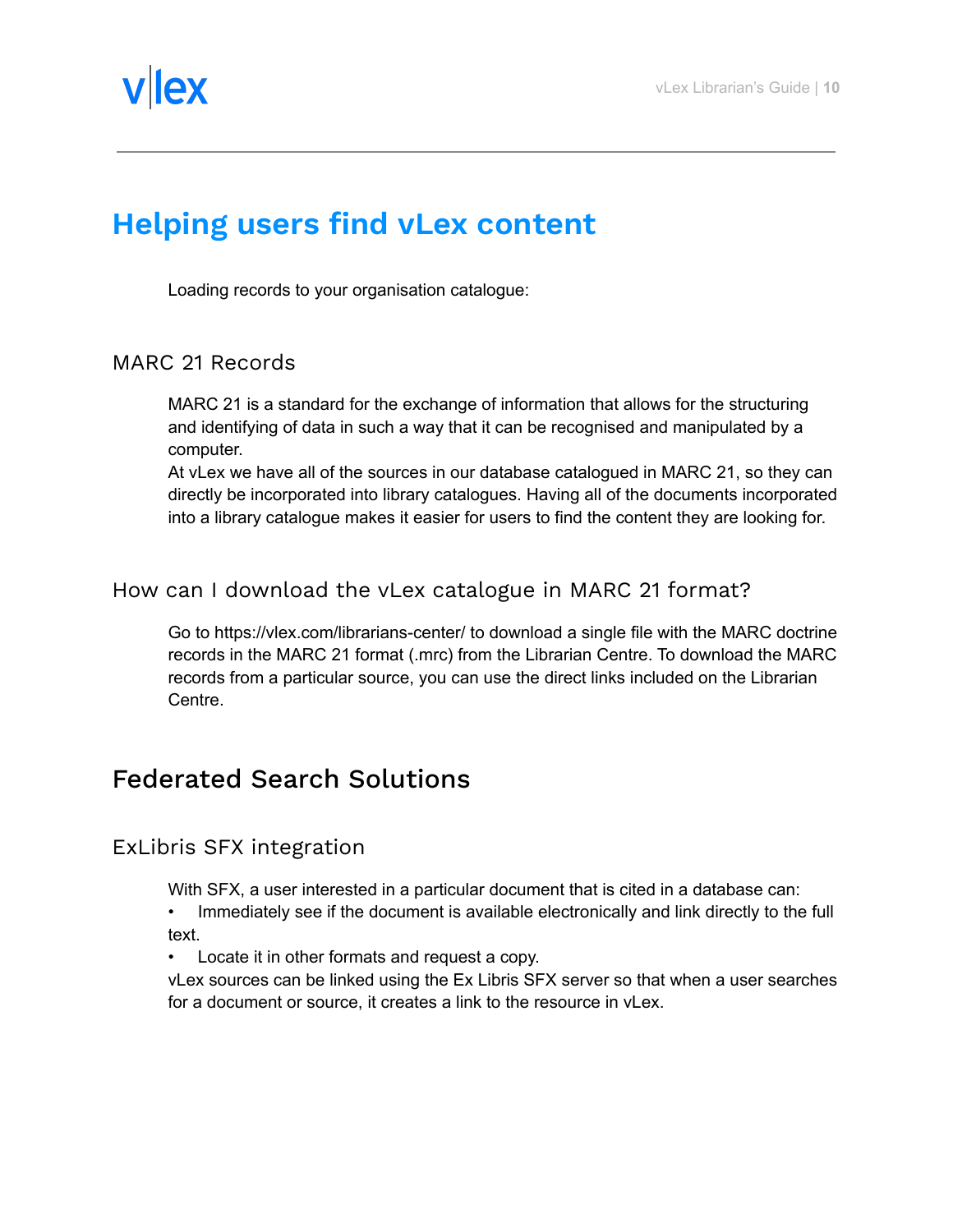

### <span id="page-10-0"></span>What should I do to link vLex to ExLibris SFX?

Contact the Ex Libris service centre to include VLEX in the SFX installation. This feature is available for Academic, Corporate or Government Edition subscriptions.

### <span id="page-10-1"></span>MetaLib Integration

MetaLib is a federated search system developed by Ex Libris Group. MetaLib conducts simultaneous searches in multiple information resources such as library catalogues, articles, newspapers, etc.

# <span id="page-10-2"></span>EBSCO Discover Service integration

EBSCO Discovery Service allows a user to use a single search engine to simultaneously search several different subscription services that their library has purchased or contracted, including a full-text search of vLex titles.

For the institution, this allows you to maximise the use of your vLex subscription. For the user, this integration allows you to discover content available from vLex when performing searches that are not for the typical legal information (i.e. an economics student can find doctrine, laws or news available in vLex.)

## <span id="page-10-3"></span>vLex Chrome extension

The vLex Chrome extension saves you time and improves the quality of your daily work by:

- Incorporating relevant vLex results into your Google searches when you use the Chrome browser.
- Automatically enriching the pages you visit with links and references to the most relevant documents on the vLex platform.

<span id="page-10-4"></span>How to Install

1. Go to the Chrome Store and click on the button at the top of the page ("Add to Chrome") to start the installation.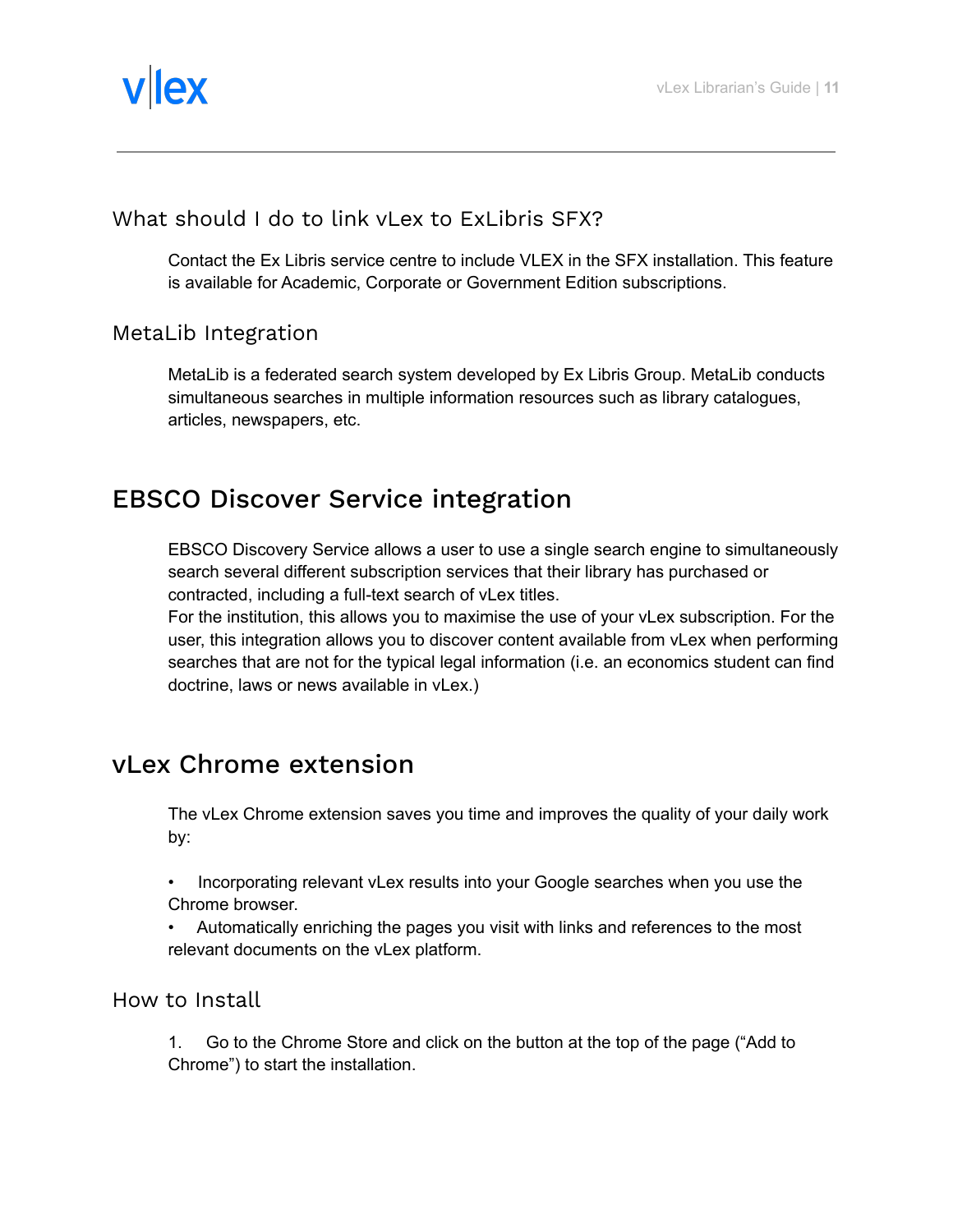

2. When the installation process has finished, you will see an icon appear next to your navigation bar.

#### <span id="page-11-0"></span>How to Use

1. When you perform a search in Google you will see that, when searching in legal terms, an additional box appears with results and any related legal news highlighted in vLex.

- 2. Click on the result you are interested in to access it directly on vLex.
	- If you are logged into vLex, it will directly show you the results on the vLex page.
	- If you are not logged into vLex, it will ask you to log in to access the content.

Learn more: https://vlex.com/chrome-extension/

### <span id="page-11-1"></span>Linking to vLex content

#### <span id="page-11-2"></span>Creating an SFX button on vLex

For subscribers that have implemented the SFX server and want to implement the SFX button in vLex.

Requirements:

- Have IP access configured.
- Have the "Base URL" and "Button URL" fields defined.

### <span id="page-11-3"></span>Example

A customer with these fields:

url address: <http://example.com:3410/sfxlcl24>

SFX Button: <http://example.com:3410/sfxlcl24/sfx.gif>

That client must change the url address used to access vLex through IP access (http://vlex.com/account/login\_ip) to this new url address that uses the SFX parameters: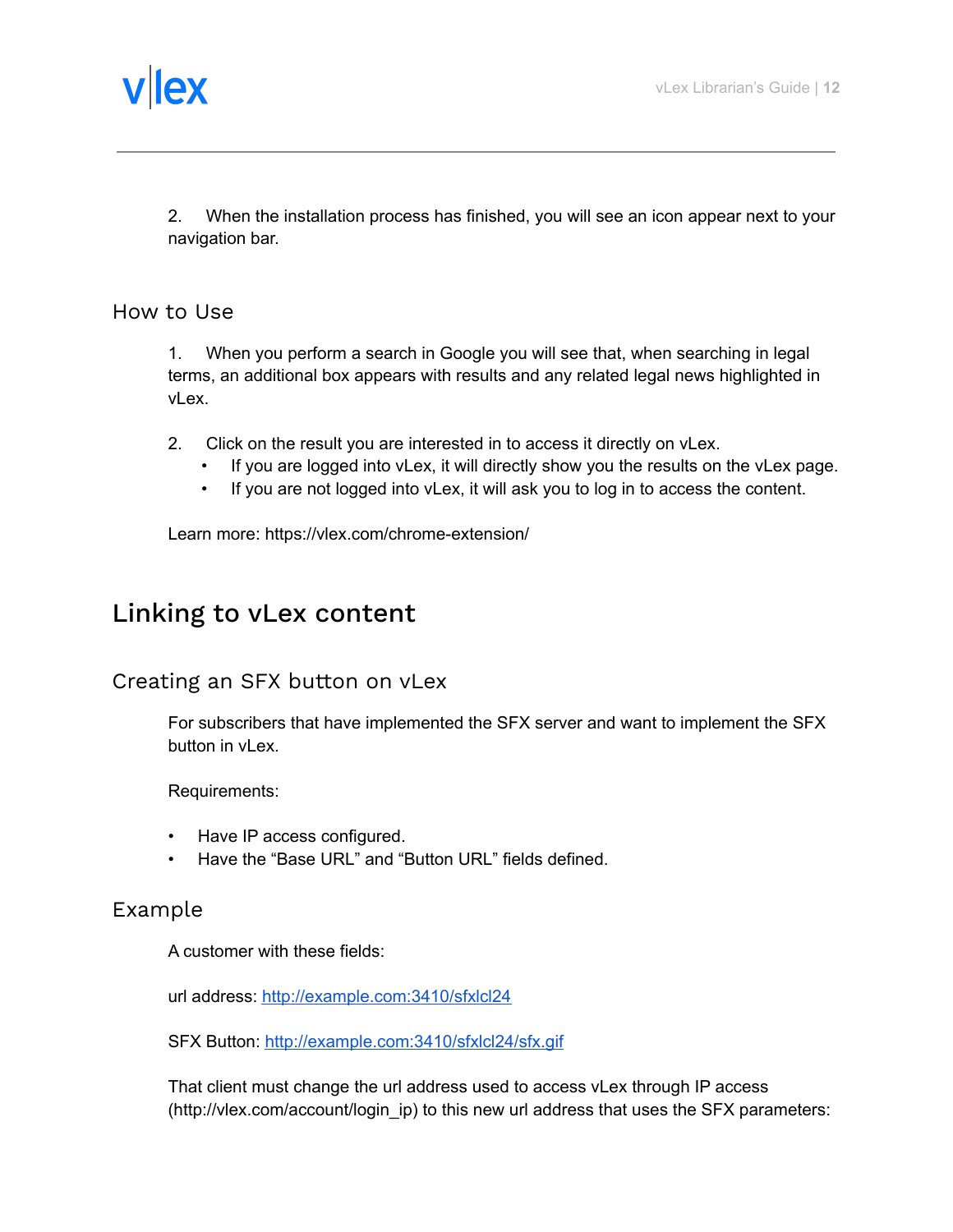

[http://vlex.com/account/login\\_ip?sfxbaseurl=http://example.com:3410/sfxlcl24&sfxbutton](http://vlex.com/account/login_ip?sfxbaseurl=http://example.com:3410/sfxlcl24&sfxbutton=http://example.com:3410/sfxlcl24/sfx.gif) [=http://example.com:3410/sfxlcl24/sfx.gif](http://vlex.com/account/login_ip?sfxbaseurl=http://example.com:3410/sfxlcl24&sfxbutton=http://example.com:3410/sfxlcl24/sfx.gif)

By using this URL to authenticate the user, vLex will include the defined SFX button while navigating the books and magazines contents.

# <span id="page-12-0"></span>Citing vLex content

### <span id="page-12-1"></span>RefWorks integration

RefWorks is a web-based bibliography and database manager: it allows vLex and RefWorks users to easily create a bibliography and export it in different citation styles from any vLex document.

RefWorks makes it easier for researchers and authors who are writing articles, papers or doctoral theses to ensure that the citations in their article are correctly written in the desired standard (e.g. Chicago or APA).

<span id="page-12-2"></span>How does it work?

1. Perform a search.

*Search for documents in vLex.*

2. Send to RefWorks.

*Highlight the reference you want to import, select the "Send to" icon and then the bibliographic manager "RefWorks." You will then be redirected to the RefWorks website to start your session.*

#### 3. Import in RefWorks.

*The chosen reference will automatically be imported into the "Last imports" folder of RefWorks.*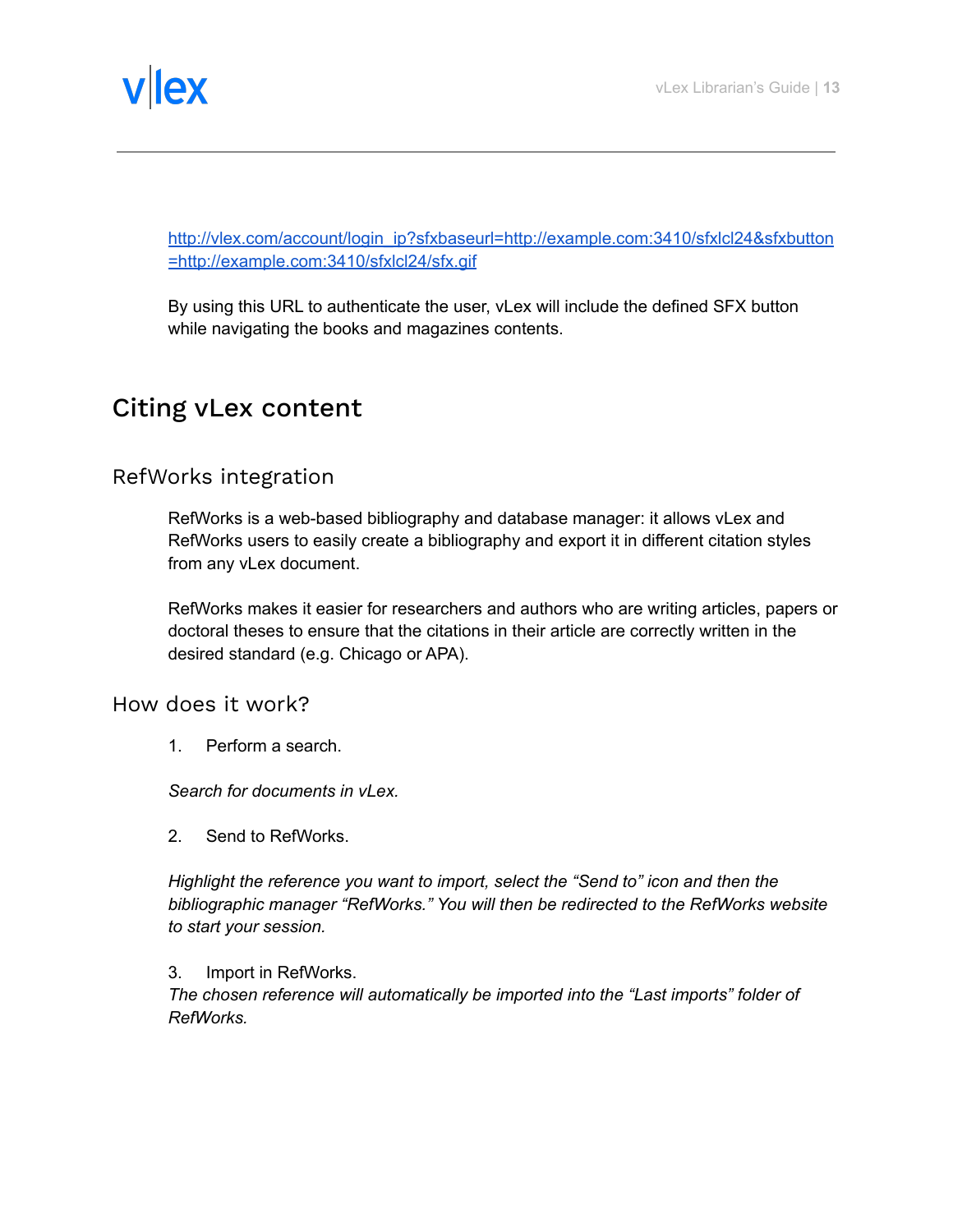

| ≡              | vllex | $\bigcirc$<br>$\sim$<br>Search                 |                 |                                                                                                                                                                                                                                                                                                                                                                                      |                                                                                                                                                                                                                                                                                                                                                                                                                                                                                                                                                                               | All jurisdictions     | Vincent<br>目<br>Insights on your document | $0 \frac{1}{2}$ |         |
|----------------|-------|------------------------------------------------|-----------------|--------------------------------------------------------------------------------------------------------------------------------------------------------------------------------------------------------------------------------------------------------------------------------------------------------------------------------------------------------------------------------------|-------------------------------------------------------------------------------------------------------------------------------------------------------------------------------------------------------------------------------------------------------------------------------------------------------------------------------------------------------------------------------------------------------------------------------------------------------------------------------------------------------------------------------------------------------------------------------|-----------------------|-------------------------------------------|-----------------|---------|
| $\Omega$<br>Q  |       | Home - United Kingdom<br><b>Stack</b> v Dowden |                 |                                                                                                                                                                                                                                                                                                                                                                                      |                                                                                                                                                                                                                                                                                                                                                                                                                                                                                                                                                                               |                       |                                           |                 |         |
| $\circledcirc$ |       | $\circ$<br>Judgment                            | Family Court Re | Cited Authorities Be 1 with changes<br>The Times Law                                                                                                                                                                                                                                                                                                                                 | Related Vincent<br>Cited in <b>BBP</b><br>Precedent Map                                                                                                                                                                                                                                                                                                                                                                                                                                                                                                                       | Citations & Sc        | Share<br>Twitter                          |                 |         |
| $\Box$         |       | Search in this document                        |                 | Jurisdiction: England & Wales<br>Judge: LORD HOFFMANN, LORD HOPE OF CRAIGHEAD, LORD                                                                                                                                                                                                                                                                                                  | Court: House of Lords<br>Judgment Date: 25 Apr 2007                                                                                                                                                                                                                                                                                                                                                                                                                                                                                                                           | Similar c<br>Taylor v | Facebook<br>LinkedIn                      |                 | −       |
| $^{\circ}$     |       | 1 highlights<br>would dismiss the app<br>n     |                 | WALKER OF GESTINGTHORPE, BARONESS HALE OF RICHMOND<br>. LORD NEUBERGER OF ABBOTSBURY<br>Neutral Citation: [2007] UKHL 17                                                                                                                                                                                                                                                             | Reported In: [2007] 2 AC 432, [2007] 2 All ER 929, [2007] 2                                                                                                                                                                                                                                                                                                                                                                                                                                                                                                                   | Hall v Ha             | Email<br>Reference Managers               |                 | −       |
|                |       |                                                |                 |                                                                                                                                                                                                                                                                                                                                                                                      | WLR 831, [2007] NR Uned 109, [2007] WTLR 1053, [2007] 2 Fam<br>CR 280, 9 ITELR 815, [2007] 1 FLR 1858, [2007] All ER D 208 Apr<br>. [26/04/2007] TLR 1                                                                                                                                                                                                                                                                                                                                                                                                                        | Curling \             | Refworks<br>RIS (EndNote)                 |                 |         |
|                |       |                                                |                 | Case History: Confirms [2005] EWCA Civ 857                                                                                                                                                                                                                                                                                                                                           |                                                                                                                                                                                                                                                                                                                                                                                                                                                                                                                                                                               |                       | Copy<br>Link to page                      |                 | m.<br>E |
|                |       |                                                |                 | Key Phrases State of the title as evidence of the beneficial ownership of the property, Joint names, Constructive trust. Equal shares,<br>Beneficial interest.                                                                                                                                                                                                                       | Topics automatically extracted by Iceberg Al                                                                                                                                                                                                                                                                                                                                                                                                                                                                                                                                  |                       | Link to go.vlex.com<br>ID vLex            |                 |         |
|                |       |                                                |                 | Categories property and conveyancing<br>trust                                                                                                                                                                                                                                                                                                                                        | cohabitation Show all                                                                                                                                                                                                                                                                                                                                                                                                                                                                                                                                                         |                       | Editar<br>Edit<br>at Lucene               |                 |         |
|                |       |                                                |                 | <b>Key Paragraphs</b>                                                                                                                                                                                                                                                                                                                                                                | Highlight key paragraphs                                                                                                                                                                                                                                                                                                                                                                                                                                                                                                                                                      |                       |                                           |                 |         |
|                |       |                                                |                 | [69] "In law, "context is everything" and the domestic context is very different from the commercial world., Many more factors than<br>nature of the parties' relationship; whether they had children for whom they both had responsibility to provide a home; how the<br>of both; how they discharged the outgoings on the property and their other household expenses"<br>Show all | financial contributions may be relevant to divining the parties' true intentions., These include: any advice or discussions at the time of<br>the transfer which cast light upon their intentions then; the reasons why the home was acquired in their joint names; the reasons why (if<br>it be the case) the survivor was authorised to give a receipt for the capital moneys; the purpose for which the home was acquired; the<br>purchase was financed, both initially and subsequently; how the parties arranged their finances, whether separately or together or a bit |                       |                                           |                 |         |
|                |       |                                                |                 |                                                                                                                                                                                                                                                                                                                                                                                      | PDF                                                                                                                                                                                                                                                                                                                                                                                                                                                                                                                                                                           |                       |                                           |                 |         |

## <span id="page-13-0"></span>EndNote integration

EndNote is a commercial bibliographic citation management software marketed by the Clarivate Analytics company. It is an online reference managing tool that allows you to create a customised database of more than 10,000 references by importing online database citations or text files. The references can be organised into files, allowing you to create a bibliography quickly and easily. It offers a wide range of citation styles (more than 3,200 citation formats).

EndNote facilitates the work of researchers and authors who are writing articles, papers or doctoral theses by ensuring that their citations are written correctly for the standard they need (i.e. Chicago or APA.)

<span id="page-13-1"></span>How does it work?

1. Perform a search.

*Search for documents in vLex.*

2. Send to EndNote.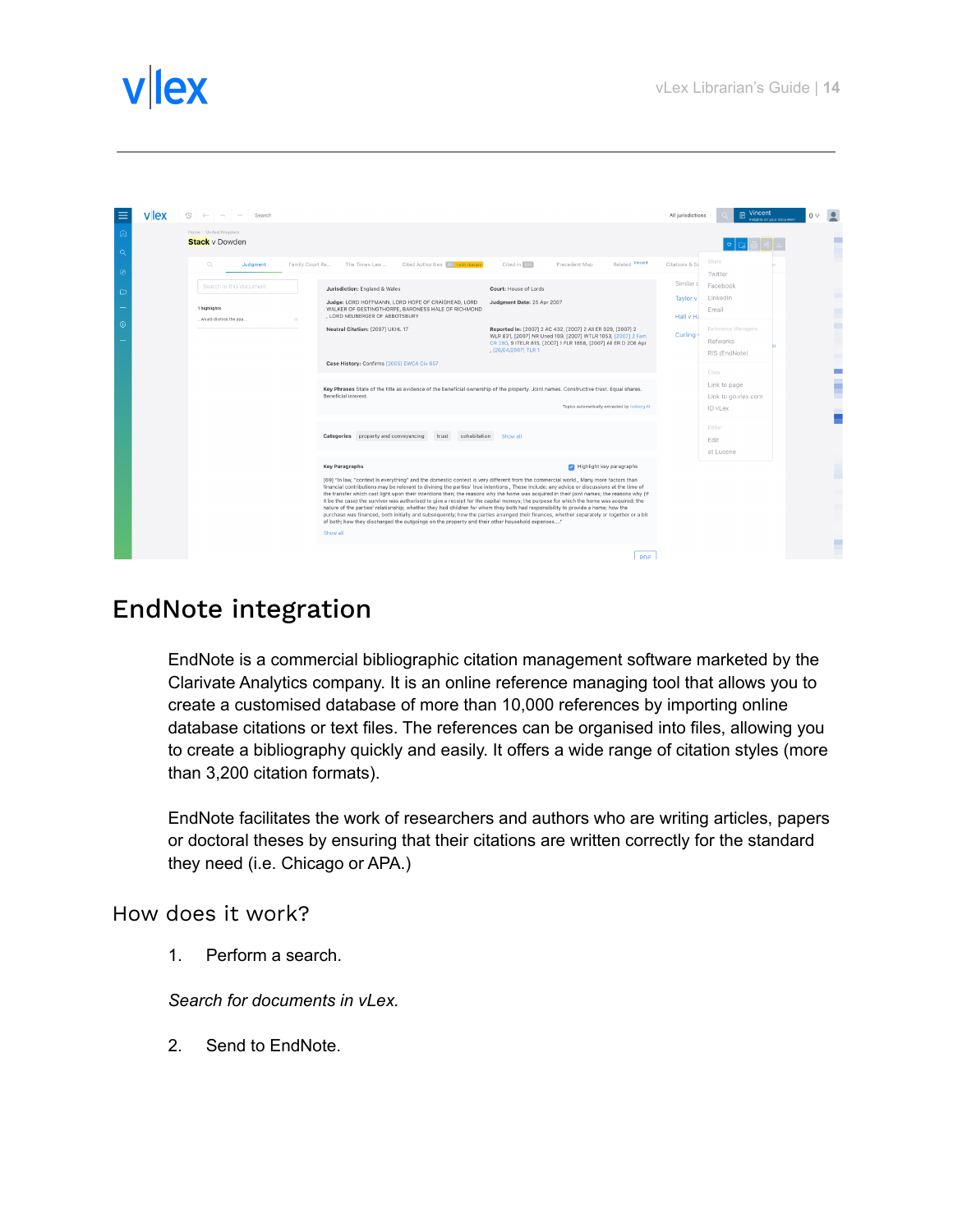

*Highlight the reference you want to import, select the "Send to" icon and then the bibliographic manager "EndNote".*

3. Import in EndNote.

*The selected reference is automatically downloaded in an EndNote-compatible.ris file.*

# <span id="page-14-0"></span>**Monitoring vLex usage**

### <span id="page-14-1"></span>COUNTER Statistics

The Counting Online Usage of Networked Electronic Resources (COUNTER) statistics provide consistency, credibility and compatibility standards to record and generate reports of online usage statistics among providers. The COUNTER reports provide usage statistics, audited by COUNTER and available on vLex. Contact support academic@vlex.com to activate this feature.

#### <span id="page-14-2"></span>How to access COUNTER statistics?

1. Go to your profile, accessed in the top-right corner, and select "Manage your account".

- 2. Select "Statistics" in the left-hand menu and click on "COUNTER reports".
- 3. View usage statistics and download a monthly report.

### <span id="page-14-3"></span>Description of COUNTER reports

See the following list for report descriptions:

BR2 - Book Report 2: Number of successful section requests by month and title

DB1 - Database Report 1: Total searches, result clicks and record views by month and database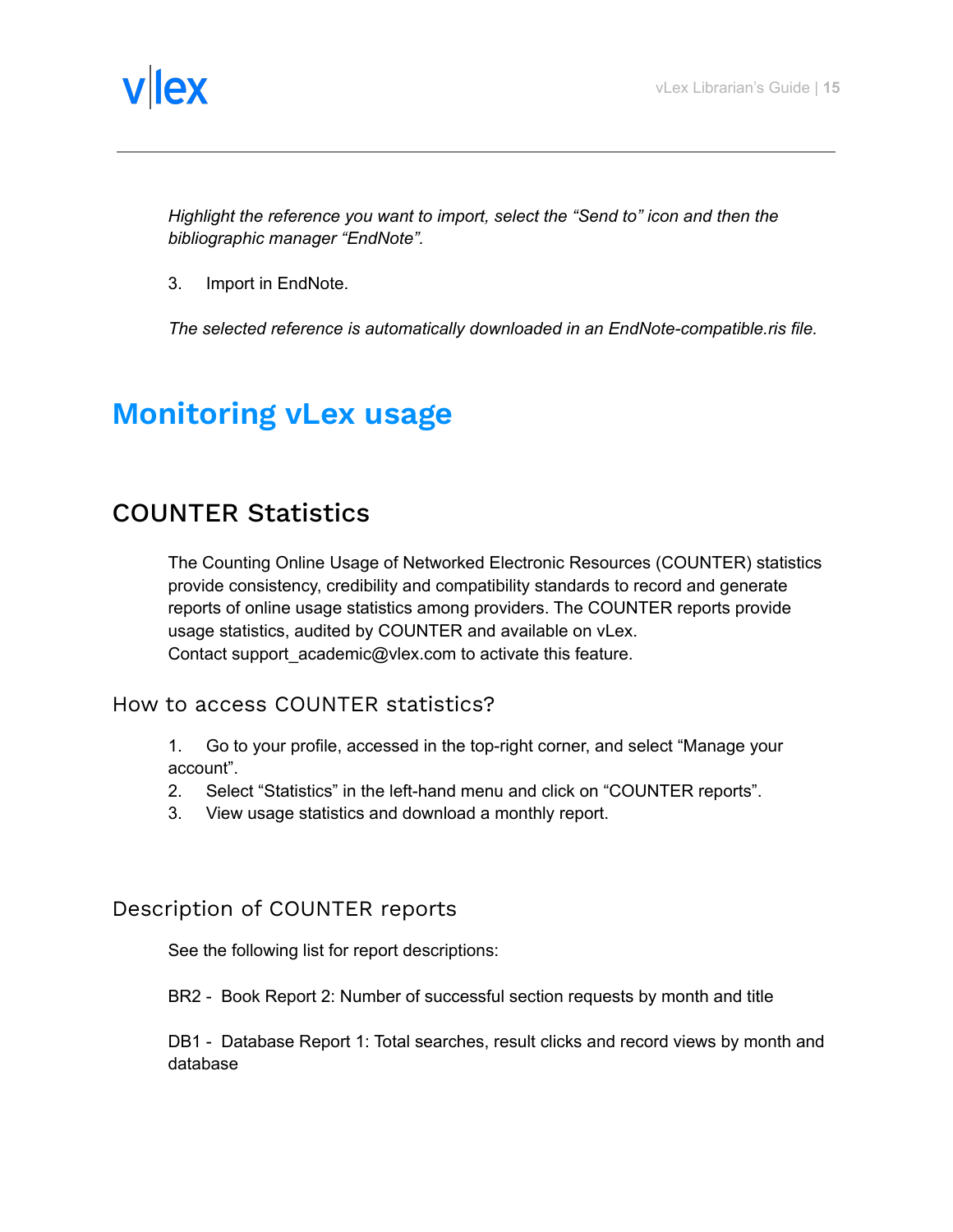

JR1 - Journal Report 1: Number of successful full-text article requests by month and journal

JR5 - Journal Report 5: Number of successful full-text article requests by year.of.publication (YOP) and journal

#### <span id="page-15-0"></span>SUSHI

vLex uses SUSHI, which is a communication protocol used between vLex and clients to obtain the COUNTER statistics in XML, the standard format.

Contact support\_academic@vlex.com for the configuration parameters of the SUSHI protocol.

# <span id="page-15-1"></span>**Getting Help**

## <span id="page-15-2"></span>**Training**

We encourage you to provide vLex training to your key users. On-site and remote training sessions by vLex personnel are available free of cost. Contact your Sales Representative or check our training centre at http://vlex.com/training\_center/

## <span id="page-15-3"></span>Help Centre

Direct your users to the Help Centre at http://vlex.com/help center for self-support. This page contains a list of Frequently Asked Questions, search tips and screencasts.

# <span id="page-15-4"></span>Contacting Support

Every page on vLex contains a HELP button on the left-hand side of the page. Once you click on it, the option "contact helpdesk" will be available. Users will have the opportunity to chat with a support agent or open a ticket.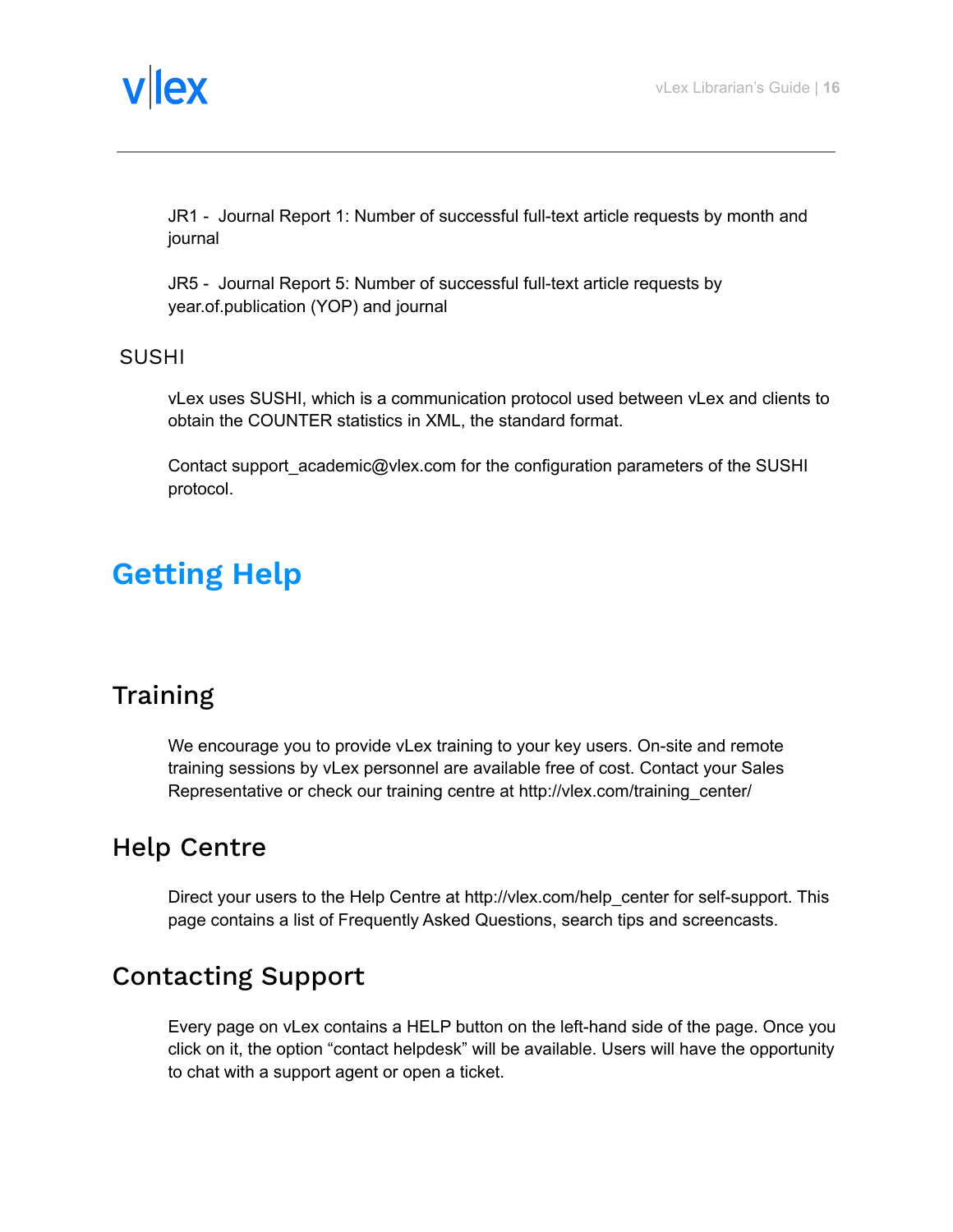

Phone support is also available. See http://vlex.com for an up-to-date list of phone numbers.

# <span id="page-16-0"></span>**List of integrations and applications**

Work better together with vLex's out-of-the-box integrations and applications.

Find out more about our integrations: **https://vlex.com/integrations/**

Available integrations:

### <span id="page-16-1"></span>RefWorks

A citation management tool that allows users from both vLex and RefWorks to easily create a bibliography and export it in a standardised format (such as Chicago or APA).

### <span id="page-16-2"></span>MARC 21

All vLex content has been catalogued using MARC 21 standards (.mrc) to be directly incorporated into your library's catalogue.

### <span id="page-16-3"></span>**COUNTER**

The vLex platform is fully compliant with COUNTER, allowing you to monitor your usage with confidence.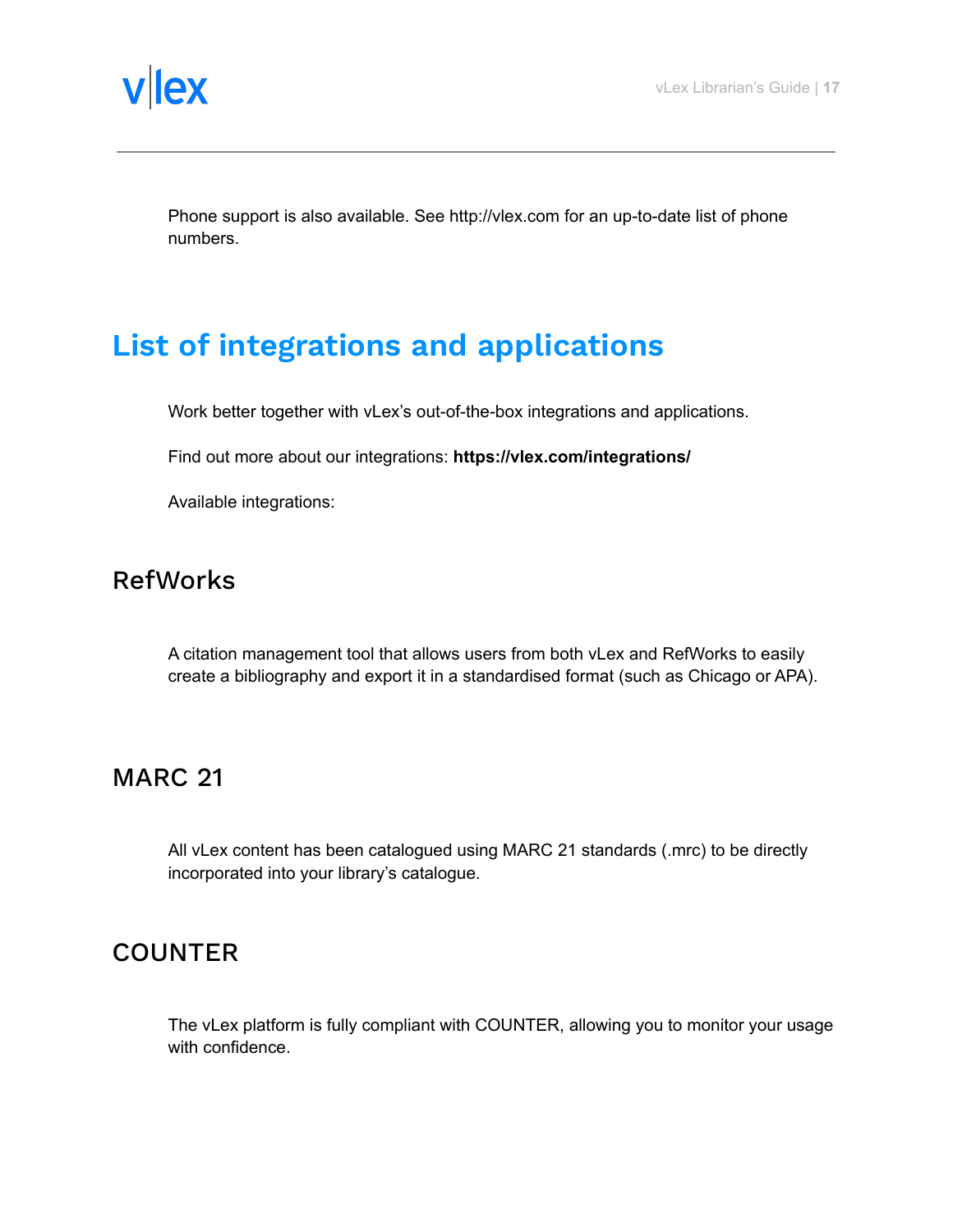# vllex

# <span id="page-17-0"></span>EZproxy

vLex provides a certified configuration of EZProxy that allows remote access. If you are using another HTTP Proxy provider and would like us to certify the compatibility of vLex, please email hello@vlex.com.

# <span id="page-17-1"></span>Dropbox

You can upload your own documents into vLex Cloud from Dropbox to enhance your legal research effectiveness. This allows you to locate relevant information quickly from your own personal files or from vLex, simultaneously.

# <span id="page-17-2"></span>Microsoft OneDrive

Using Microsoft OneDrive with vLex allows you to enhance your legal research effectiveness and locate relevant information quickly. OneDrive connects seamlessly with vLex Cloud to improve your searching and productivity by allowing you to search across your own documents and the millions of vLex documents simultaneously.

# <span id="page-17-3"></span>Chrome Extension

Install the vLex Chrome extension to bring legal news from vLex to the top of your Google results, and filter important legal information seamlessly in your daily searching.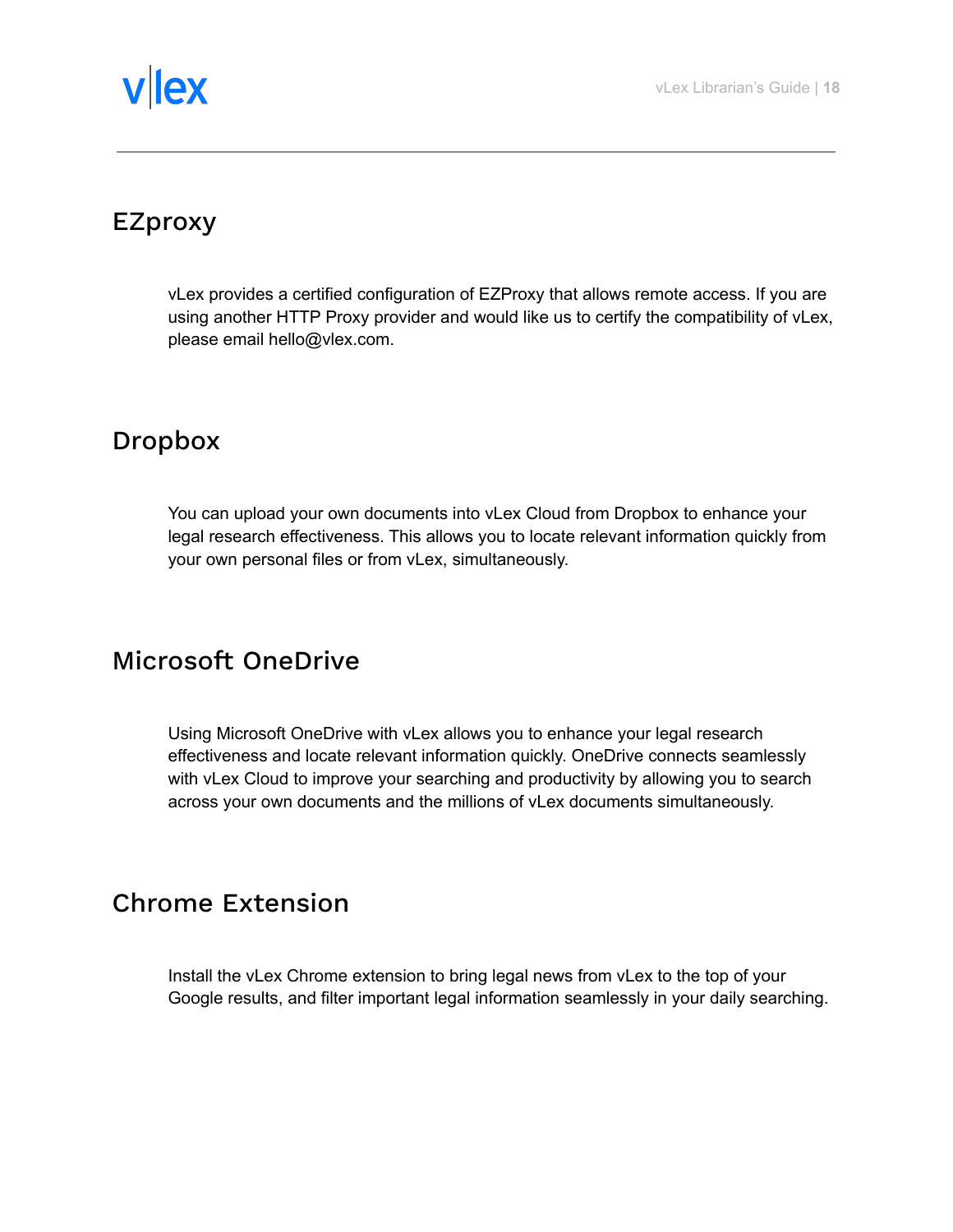# <span id="page-18-0"></span>ExLibris SFX

vLex sources can be linked using the Ex Libris™ SFX™ link server. Contact Ex Libris™ support to add vLex as a resource to your SFX<sup>™</sup> installation.

# <span id="page-18-1"></span>EndNote

EndNote is an online reference management software, developed by Clarivate Analytics and used to manage bibliographies and references.

## <span id="page-18-2"></span>EBSCO

The EBSCO Discovery Service allows you to search across all of your library content providers (including vLex) from a single search box.

# <span id="page-18-3"></span>SSO Options

Options for Single sign-on for vLex include Shibboleth, SAML, OAuth, Google Apps and vLex SSO protocol. These allow for seamless integration to library and enterprise identity services, foregoing the need for individual usernames and passwords.

# <span id="page-18-4"></span>GraphQL API

Access vLex content via a REST & GraphQL API to enable custom integrations and features. Feature only available for academic, government and large law firm accounts.